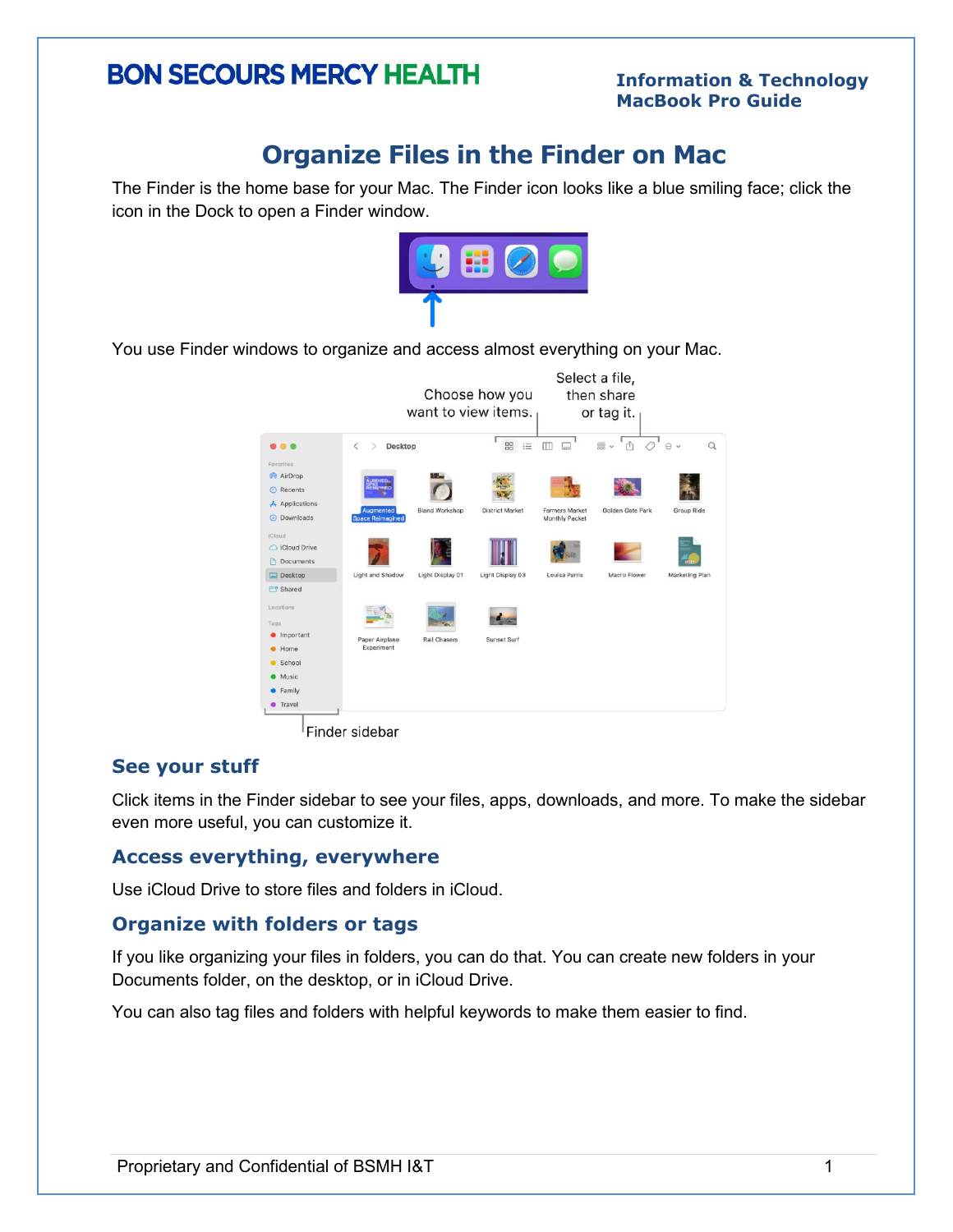# **BON SECOURS MERCY HEALTH**

#### **Information & Technology MacBook Pro Guide**

# **Clean a messy desktop**

Stacks helps you keep files organized in tidy groups on the desktop. You can [group stacks](https://support.apple.com/guide/mac-help/organize-your-desktop-with-stacks-mh35846/12.0/mac/12.0#mchl97209c0d) by kind, date, or tags. When you group by kind, all your images go in one stack, presentations in another, and so on. Any new files you add go immediately to the correct stack—helping you keep everything in order automatically.

#### **Choose your view**

You can choose how you view the items in Finder windows. For example, you don't have to view your items in a list—Gallery view lets you flip through your files and folders visually.

# **Send files or folders**

You can send a copy of a file or folder to a nearby Mac, iPhone, or iPad right from the Finder. Click AirDrop in the sidebar to get started.

You can also select a file or folder in the Finder, then click the **Share** button  $\Box$  (or use the Touch Bar) to send it using Mail, AirDrop, Messages, and more. If you don't see the Share button, click the More Toolbar Items button  $\gg$  at the end of the toolbar.

# **Share files or folders**

You can work on a file or folder in iCloud Drive with other people who use iCloud. Select a file or folder in the Finder, click the **Share** button  $\mathbb{D}$  (or use the Touch Bar), then choose **Share File** or **Share Folder** to get started. If you don't see the Share button, click the More Toolbar Items button  $\gg$  at the end of the toolbar.

To see all your documents stored in iCloud Drive, click the iCloud Drive folder in the sidebar. To see only the documents you're sharing and that are shared with you, click the Shared folder. To change what's shown in the sidebar, choose Finder > Preferences.

# **Mac Help**

Mac Help is an internal application on your computer designed to provide assistance. It is important to note, that the Help application is contextual. The contents change depending on which application you have open.

- 1. Click **Help** in the menu bar at the top of the screen.
- 2. Type the subject or issue you'd like help with in the Search field.